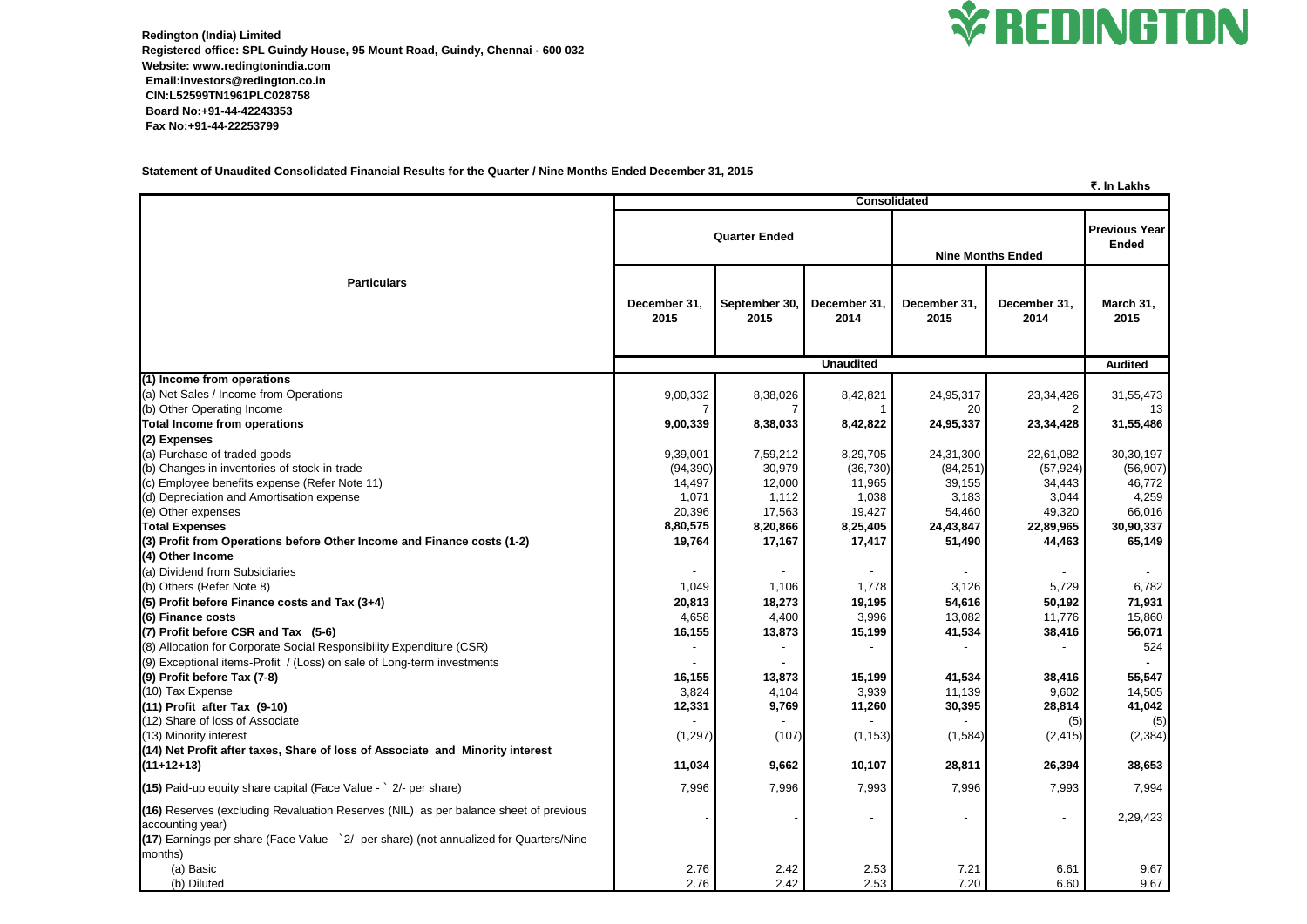

**Redington (India) Limited Registered office: SPL Guindy House, 95 Mount Road, Guindy, Chennai - 600 032 Website: www.redingtonindia.com Email:investors@redington.co.in CIN:L52599TN1961PLC028758 Board No:+91-44-42243353 Fax No:+91-44-22253799**

**Statement of Unaudited Standalone Financial Results for the Quarter / Nine Months Ended December 31, 2015**

## **₹. In Lakhs**

|                                                                                                                                                                                                                   |                      |                       |                      |                          |                     | <u>そ. In Lakhs</u>                   |
|-------------------------------------------------------------------------------------------------------------------------------------------------------------------------------------------------------------------|----------------------|-----------------------|----------------------|--------------------------|---------------------|--------------------------------------|
| <b>Standalone</b>                                                                                                                                                                                                 |                      |                       |                      |                          |                     |                                      |
|                                                                                                                                                                                                                   | <b>Quarter Ended</b> |                       |                      | <b>Nine Months Ended</b> |                     | <b>Previous Year</b><br><b>Ended</b> |
| <b>Particulars</b>                                                                                                                                                                                                | December 31<br>2015  | September 30,<br>2015 | December 31.<br>2014 | December 31,<br>2015     | December 31<br>2014 | March 31,<br>2015                    |
|                                                                                                                                                                                                                   |                      |                       | <b>Unaudited</b>     |                          |                     |                                      |
|                                                                                                                                                                                                                   |                      | <b>Audited</b>        |                      |                          |                     |                                      |
| (1) Income from operations<br>(a) Net Sales / Income from Operations<br>(b) Other Operating Income                                                                                                                | 3,09,085             | 3,06,060              | 3,51,722             | 9,02,228<br>3            | 9,01,258            | 12,02,137                            |
| Total Income from operations                                                                                                                                                                                      | 3,09,086             | 3,06,062              | 3,51,723             | 9,02,231                 | 9,01,259            | 12,02,138                            |
| (2) Expenses                                                                                                                                                                                                      |                      |                       |                      |                          |                     |                                      |
| (a) Purchase of traded goods                                                                                                                                                                                      | 3,34,835             | 2,82,988              | 3,40,939             | 9,11,507                 | 8,64,521            | 11,38,813                            |
| (b) Changes in inventories of stock-in-trade                                                                                                                                                                      | (43,930)             | 6,768                 | (8,052)              | (58, 572)                | (9,678)             | (562)                                |
| (c) Employee benefits expense (Refer Note 11)                                                                                                                                                                     | 2,342                | 2,022                 | 1,991                | 6,516                    | 6,072               | 7,981                                |
| (d) Depreciation and Amortisation expense                                                                                                                                                                         | 241                  | 239                   | 249                  | 736                      | 812                 | 1,102                                |
| (e) Other expenses                                                                                                                                                                                                | 5,787                | 5,762                 | 8,110                | 16,587                   | 19,306              | 25,686                               |
| <b>Total Expenses</b>                                                                                                                                                                                             | 2,99,275             | 2,97,779              | 3,43,237             | 8,76,774                 | 8,81,033            | 11,73,020                            |
| (3) Profit from Operations before Other Income and Finance costs (1-2)                                                                                                                                            | 9,811                | 8,283                 | 8,486                | 25,457                   | 20,226              | 29,118                               |
| (4) Other Income                                                                                                                                                                                                  |                      |                       |                      |                          |                     |                                      |
| (a) Dividend from Subsidiaries                                                                                                                                                                                    |                      | 698                   |                      | 698                      | 558                 | 558                                  |
| (b) Others (Refer Note 8)                                                                                                                                                                                         | 649                  | 607                   | 731                  | 1,815                    | 3,321               | 4,342                                |
| $(5)$ Profit before Finance costs and Tax $(3+4)$                                                                                                                                                                 | 10,460               | 9,588                 | 9,217                | 27,970                   | 24,105              | 34,018                               |
| (6) Finance costs                                                                                                                                                                                                 | 2,235                | 1,929                 | 1,449                | 5,710                    | 4,672               | 6,247                                |
| $(7)$ Profit before CSR and Tax $(5-6)$                                                                                                                                                                           | 8,225                | 7,659                 | 7,768                | 22,260                   | 19,433              | 27,771                               |
| (8) Allocation for Corporate Social Responsibility Expenditure (CSR)                                                                                                                                              |                      |                       |                      |                          |                     | 495                                  |
| (9) Exceptional items-Profit / (Loss) on sale of Long-term investments                                                                                                                                            |                      |                       |                      |                          |                     |                                      |
| (9) Profit before Tax (7-8)                                                                                                                                                                                       | 8,225                | 7,659                 | 7,768                | 22,260                   | 19,433              | 27,276                               |
| (10) Tax Expense                                                                                                                                                                                                  | 2,810                | 2,375                 | 2,500                | 7,365                    | 6,038               | 9,080                                |
| $(11)$ Profit after Tax $(9-10)$                                                                                                                                                                                  | 5,415                | 5,284                 | 5,268                | 14,895                   | 13,395              | 18,196                               |
| (12) Share of loss of Associate                                                                                                                                                                                   |                      |                       |                      |                          |                     |                                      |
| (13) Minority interest                                                                                                                                                                                            |                      |                       |                      |                          |                     |                                      |
| (14) Net Profit after taxes, Share of loss of Associate and Minority interest                                                                                                                                     |                      |                       |                      |                          |                     |                                      |
| $(11+12+13)$                                                                                                                                                                                                      | 5,415                | 5,284                 | 5,268                | 14,895                   | 13,395              | 18,196                               |
| $(15)$ Paid-up equity share capital (Face Value - $\degree$ 2/- per share)                                                                                                                                        | 7,996                | 7,996                 | 7,993                | 7,996                    | 7,993               | 7,994                                |
| (16) Reserves (excluding Revaluation Reserves (NIL) as per balance sheet of previous<br>accounting year)<br>$(17)$ Earnings per share (Face Value - $2/-$ per share) (not annualized for Quarters/Nine<br>months) | $\blacksquare$       |                       |                      | $\blacksquare$           | $\blacksquare$      | 1,28,063                             |
| (a) Basic                                                                                                                                                                                                         | 1.35                 | 1.32                  | 1.32                 | 3.73                     | 3.35                | 4.55                                 |
| (b) Diluted                                                                                                                                                                                                       | 1.35                 | 1.32                  | 1.32                 | 3.72                     | 3.35                | 4.55                                 |